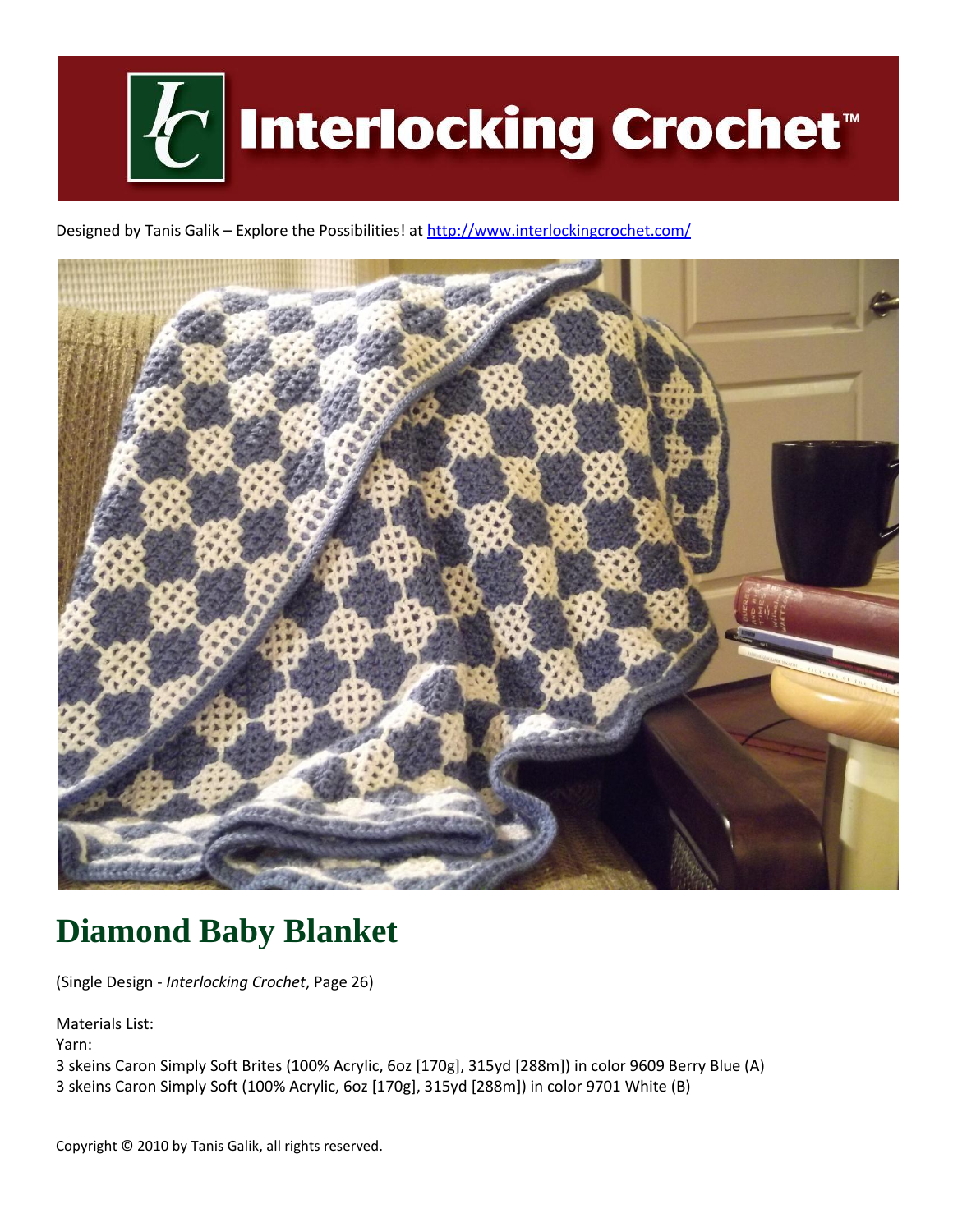Hook: US I/9 (5.50m) Gauge: 5 Boxes = 2" (5cm) Finished Measurements: 37-1/2 x 37-1/2" (95.5cm x 95.5cm)

*The pattern works evenly over a multiple of 6 + 1 A-colored boxes.*

Foundation Row A: With A ch 186 , dc in 6th ch from hook, \*ch 1, skip next ch, dc in next ch; repeat from \* across – 91 boxes.

Foundation Row B: With B ch 184, dc in 6th ch from hook, \*ch 1, skip next ch, dc in next ch; repeat from \* across – 90 boxes.

Place the A-colored layer on top of the B-colored layer, with the working yarn of both pieces a the same edge (right edge if you are right-handed, left edge if you are left-handed.)

Drop Color B to front .

Row 1A (RS): With A, ch 4 (counts as first dc, and ch-1 sp), dcib in next dc,\*ch 1, dcib in next dc; repeat from \* across. Row 1B (RS): With B, ch 4, dcib in next dc, [ch 1, dcib in next dc] 4 times. \*ch 1, dcif in next dc, [ch 1, dcib in next dc] 5 times; repeat from \* across to last dc, ch 1, dcif in last dc.

Turn the entire piece.

Drop Color B to back .

Row 2A (WS): With A, ch 4, dcib in next dc, \*ch 1, dcib in next dc; repeat from \* across. Row 2B (WS): With B, ch 4, dcif in next dc, [ch 1, dcif in next dc] 4 times, \*ch 1, dcib in next dc, [ch 1, dcif in next dc] 5 times; repeat from \* across to last dc, ch 1, dcib in last dc.

Turn the entire piece.

Drop Color B to front.

Row 3A (RS): With A, ch 4, dcib in next dc, \*[ch 1, dcif in next dc] 4 times, [ch 1, dcib in next dc] twice; repeat from \* across.

Row 3B (RS): With B, ch 4, dcif in next dc,  $\ast$  [ch 1, dcib in next dc] 3 times, [ch 1, dcif in next dc] 3 times; repeat from  $\ast$ across to last 5 dc, [ch 1, dcib in next dc] 3 times, [ch 1, dcif in next dc] twice.

Turn the entire piece.

Drop Color B to back.

Row 4A (WS): With A, ch 4, dcif in next dc, ch 1, dcif in next dc, \*[ch 1, dcib in next dc] twice, [ch 1, dcif in next dc] 4 times; repeat from \* across to last 5 dc, [ch 1, dcib in next dc] twice, [ch 1, dcif in next dc] 3 times. Row 4B (WS): With B, ch 4, dcib in next dc, ch 1, dcib in the next dc, \*ch 1, dcif in next dc, [ch 1, dcib in next dc] 5 times; repeat from \* across to last 4 dc, ch 1, dcif in next dc, [ch 1, dcib in next dc] 3 times.

Turn the entire piece.

Drop Color B to front.

Row 5A (RS): With A, ch 4, dcib in next dc, \*ch 1, dcib in next dc; repeat from \* across. Row 5B (RS): With B, ch 4, dcif in next dc, ch 1, dcif in next dc, \*ch 1, dcib in next dc, [ch 1, dcif in next dc] 5 times; repeat from \* across to last 4 dc, ch 1, dcib in next dc, [ch 1, dcif in next dc] 3 times.

Turn the entire piece.

Copyright © 2010 by Tanis Galik, all rights reserved.